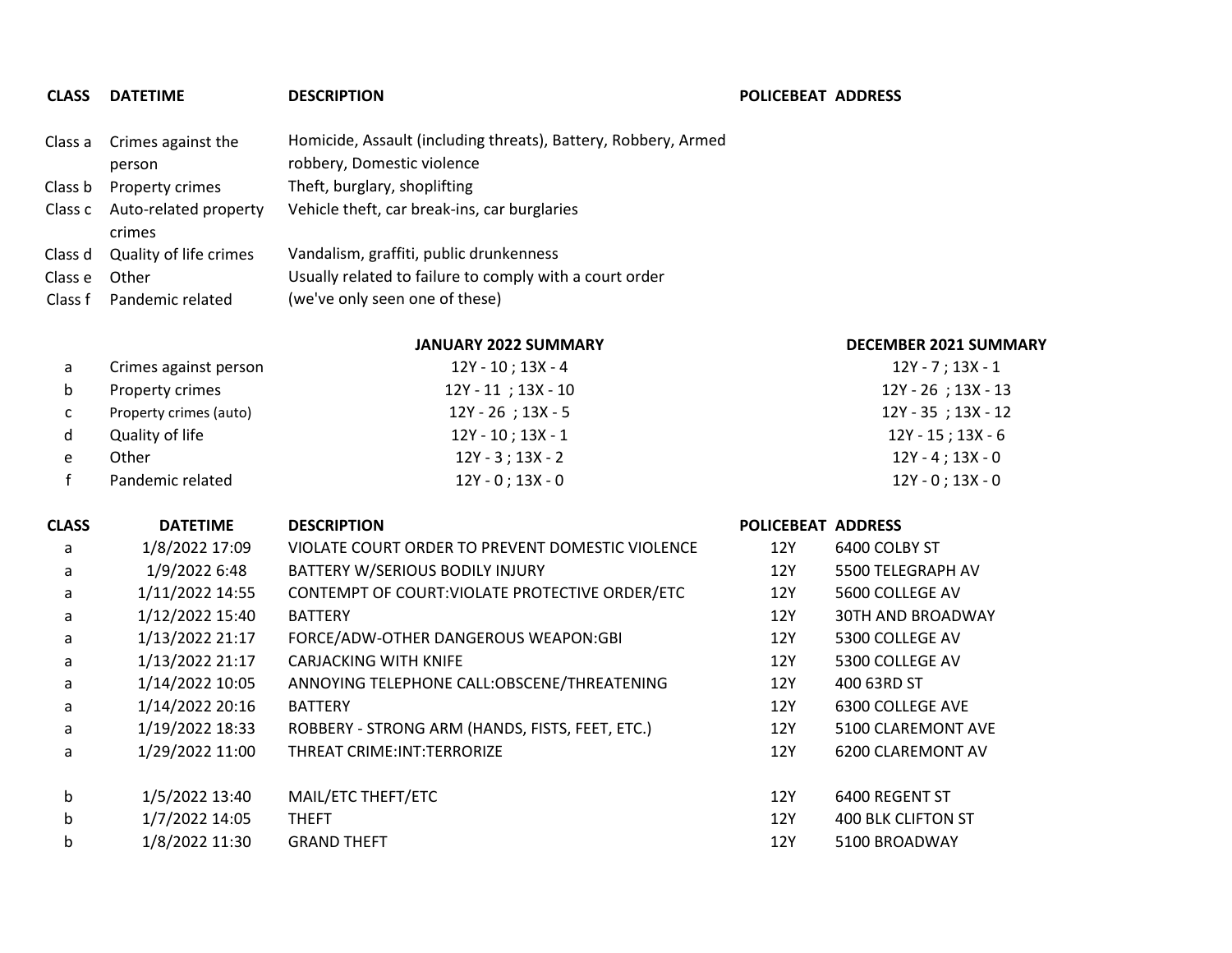| b            | 1/9/2022 13:00  | <b>BURGLARY-FORCIBLE ENTRY</b>                | 12Y        | 5200 DESMOND ST           |
|--------------|-----------------|-----------------------------------------------|------------|---------------------------|
| b            | 1/11/2022 18:15 | <b>THEFT</b>                                  | 12Y        | 400 57TH ST               |
| b            | 1/13/2022 19:00 | <b>THEFT</b>                                  | 12Y        | 5200 CLAREMONT AV         |
| b            | 1/14/2022 4:45  | <b>BURGLARY-FORCIBLE ENTRY</b>                | 12Y        | 5900 COLLEGE AVE          |
| b            | 1/16/2022 5:51  | <b>BURGLARY-FORCIBLE ENTRY</b>                | 12Y        | 5900 COLLEGE AVE          |
| b            | 1/19/2022 1:15  | <b>THEFT</b>                                  | 12Y        | 5800 CANNING ST           |
| b            | 1/22/2022 4:50  | <b>BURGLARY-FORCIBLE ENTRY</b>                | 12Y        | 5900 COLLEGE AVE.         |
| b            | 1/31/2022 15:51 | TRESPASS:OBSTRUCT/ETC BUSINESS OPERATIONS/ETC | 12Y        | 5900 COLLEGE AV           |
| C            | 1/2/2022 17:00  | <b>VEHICLE THEFT - AUTO</b>                   | 12Y        | 400 65TH ST               |
| $\mathsf{C}$ | 1/2/2022 18:30  | <b>BURGLARY-AUTO</b>                          | 12Y        | 300 60TH ST               |
| $\mathsf{C}$ | 1/3/2022 12:00  | <b>VEHICLE THEFT - AUTO</b>                   | 12Y        | 6000 CLAREMONT AV         |
| $\mathsf{C}$ | 1/3/2022 12:00  | POSS STOLEN VEH/VES/ETC                       | 12Y        | 6000 CLAREMONT AV         |
| C            | 1/3/2022 20:05  | <b>BURGLARY-AUTO</b>                          | 12Y        | 5900 COLLEGE AVE          |
| $\mathsf{C}$ | 1/3/2022 22:30  | <b>BURGLARY-AUTO</b>                          | 12Y        | 6400 HILLEGASS AVE        |
| $\mathsf{C}$ | 1/4/2022 2:03   | <b>VEHICLE THEFT - AUTO</b>                   | 12Y        | <b>5900 CHABOLYN TER</b>  |
| $\mathsf{C}$ | 1/4/2022 12:00  | <b>VEHICLE THEFT - AUTO</b>                   | 12Y        | 400 HARDY ST              |
| C            | 1/4/2022 12:00  | <b>VEHICLE THEFT - AUTO</b>                   | 12Y        | 5200 CLAREMONT AV         |
| c            | 1/4/2022 19:00  | <b>BURGLARY-AUTO</b>                          | 12Y        | 6300 COLLEGE AV           |
| $\mathsf{C}$ | 1/6/2022 6:22   | <b>VEHICLE THEFT - AUTO</b>                   | 12Y        | 5500 TAFT AV              |
| $\mathsf{C}$ | 1/11/2022 19:18 | <b>BURGLARY-AUTO</b>                          | 12Y        | 5900 COLLEGE AVE          |
| c            | 1/12/2022 17:30 | <b>VEHICLE THEFT - AUTO</b>                   | 12Y        | 300 BLK CAVOUR ST         |
| $\mathsf{C}$ | 1/12/2022 19:00 | BURGLARY-AUTO                                 | 12Y        | 5300 COLLEGE AVE          |
| $\mathsf{C}$ | 1/12/2022 19:45 | BURGLARY-AUTO                                 | 12Y        | 6300 COLLEGE AVE          |
| $\mathsf{C}$ | 1/12/2022 20:21 | <b>BURGLARY-AUTO</b>                          | 12Y        | 5300 COLLEGE AVE          |
| C            | 1/13/2022 13:00 | <b>VEHICLE THEFT - AUTO</b>                   | 12Y        | 5700 TELEGRAPH AV         |
| $\mathsf{C}$ | 1/13/2022 21:17 | <b>BURGLARY-AUTO</b>                          | 12Y        | 5300 COLLEGE AV           |
| $\mathsf{C}$ | 1/15/2022 19:30 | <b>VEHICLE THEFT - AUTO</b>                   | 12Y        | 5400 TAFT AV              |
| C            | 1/15/2022 20:23 | <b>VEHICLE THEFT - AUTO</b>                   | 12Y        | 400 62ND ST               |
| $\mathsf{C}$ | 1/16/2022 18:00 | <b>VEHICLE THEFT - AUTO</b>                   | 12Y        | 5500 BLOCK OF VICENTE WAY |
| $\mathsf{C}$ | 1/17/2022 21:45 | <b>VEHICLE THEFT - AUTO</b>                   | <b>12Y</b> | 400 63RD ST               |
| C            | 1/22/2022 18:00 | <b>VEHICLE THEFT - AUTO</b>                   | 12Y        | 5200 CLAREMONT AVE.       |
| C            | 1/28/2022 20:00 | <b>VEHICLE THEFT - AUTO</b>                   | 12Y        | 6400 COLBY ST             |
| $\mathsf{C}$ | 1/31/2022 13:00 | <b>VEHICLE THEFT - AUTO</b>                   | 12Y        | 5300 CLAREMONT AV.        |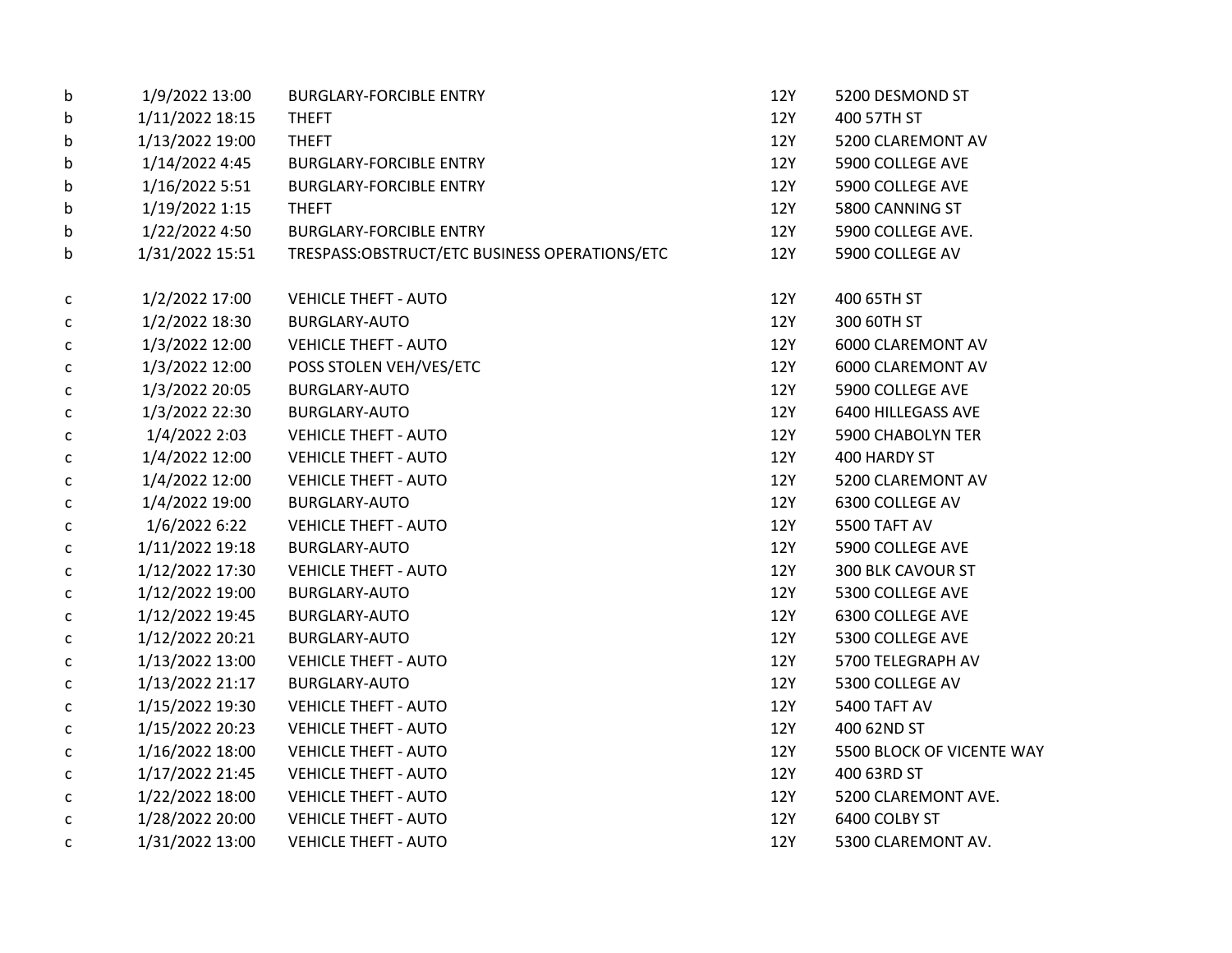|   | רנינד זזחז ודר וד | VLIIIULLIIILII TAUTU     |
|---|-------------------|--------------------------|
| d | 1/2/2022 1:30     | <b>VANDALISM</b>         |
| d | 1/2/2022 3:00     | <b>DISTURB THE PEACE</b> |
| d | 1/2/2022 13:11    | <b>VANDALISM</b>         |
| d | 1/4/2022 12:02    | VANDALISM-\$400+         |
| d | 1/7/2022 6:45     | <b>VANDALISM</b>         |
| d | 1/9/2022 14:35    | <b>VANDALISM</b>         |
| d | 1/11/2022 17:30   | <b>VANDALISM</b>         |
| d | 1/11/2022 19:17   | <b>VANDALISM</b>         |
| d | 1/12/2022 21:20   | VANDALISM                |
| d | 1/17/2022 20:30   | <b>VANDALISM</b>         |

c 1/31/2022 23:35 VEHICLE THEFT - AUTO 12Y 400 BLK CAVOUR ST

- 12Y 6300 DANA ST
- 12Y 6000 CLAREMONT AV.
- 12Y 5900 CANNING ST
- 12Y 5300 CLAREMONT AV
- 12Y 6300 FLORIO ST
- 12Y 6400 BENVENUE AVE
- 12Y 5800 COLLEGE AVE
- 12Y 5900 COLLEGE AVE
- 12Y 5500 TAFT AVE
- 12Y 5800 COLLEGE AVE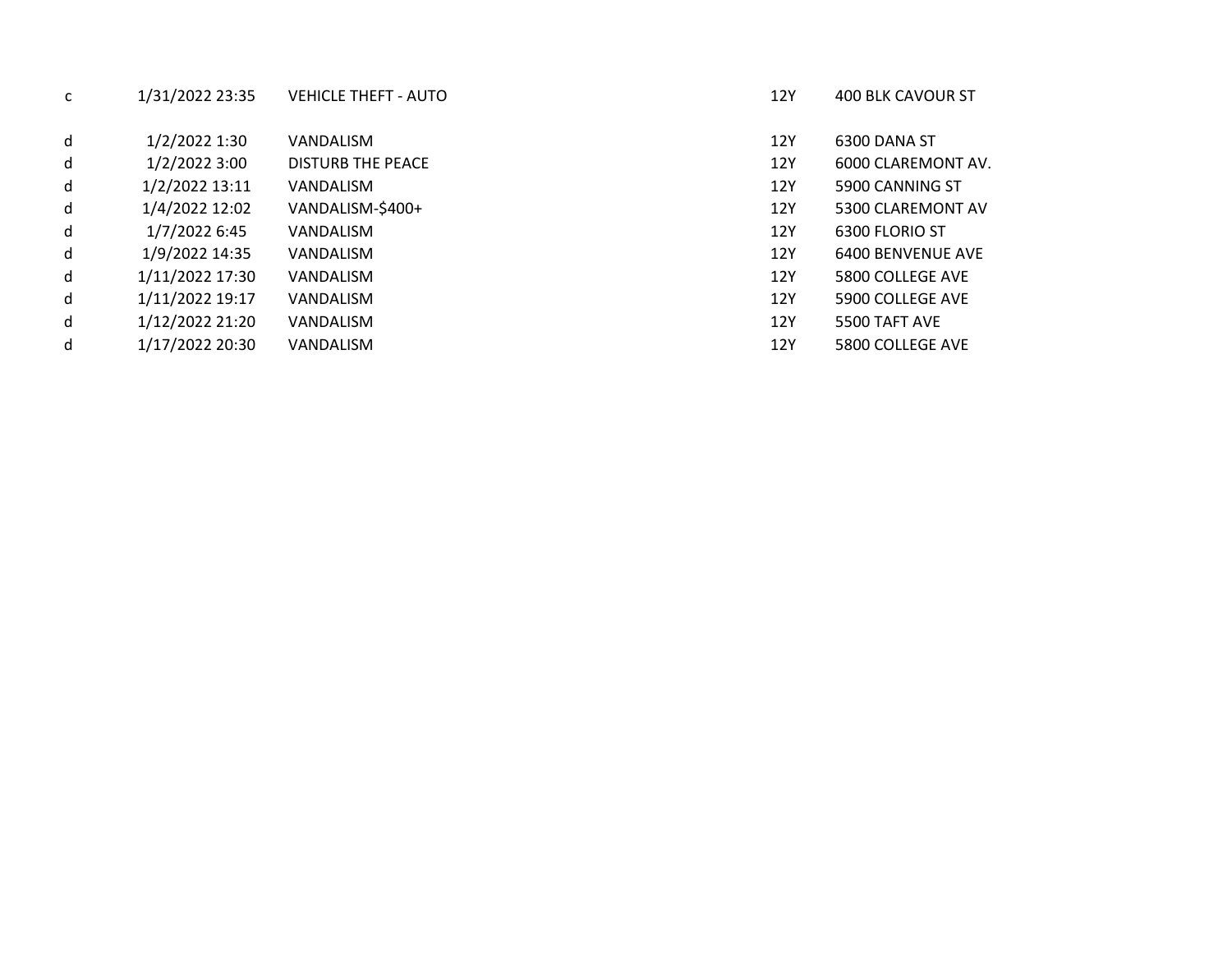| e | 1/3/2022 12:00  | VIOLATION OF PROBATION-MISD              | 12Y | 6000 CLAREMONT AV        |
|---|-----------------|------------------------------------------|-----|--------------------------|
| e | 1/3/2022 12:00  | POSSESS/ETC BURGLARY TOOLS               | 12Y | <b>6000 CLAREMONT AV</b> |
| e | 1/13/2022 21:17 | EXHIBIT DEADLY WEAPON OTHER THAN FIREARM | 12Y | 5300 COLLEGE AV          |
|   |                 | INCIDENTS WITH MULTIPLE CHARGES IN 12Y   |     |                          |
| C | 1/3/2022 12:00  | <b>VEHICLE THEFT - AUTO</b>              | 12Y | 6000 CLAREMONT AV        |
| C | 1/3/2022 12:00  | POSS STOLEN VEH/VES/ETC                  | 12Y | 6000 CLAREMONT AV        |
| e | 1/3/2022 12:00  | VIOLATION OF PROBATION-MISD              | 12Y | 6000 CLAREMONT AV        |
| e | 1/3/2022 12:00  | POSSESS/ETC BURGLARY TOOLS               | 12Y | 6000 CLAREMONT AV        |
| a | 1/13/2022 21:17 | FORCE/ADW-OTHER DANGEROUS WEAPON:GBI     | 12Y | 5300 COLLEGE AV          |
| a | 1/13/2022 21:17 | <b>CARJACKING WITH KNIFE</b>             | 12Y | 5300 COLLEGE AV          |
| C | 1/13/2022 21:17 | BURGLARY-AUTO                            | 12Y | 5300 COLLEGE AV          |
| e | 1/13/2022 21:17 | EXHIBIT DEADLY WEAPON OTHER THAN FIREARM | 12Y | 5300 COLLEGE AV          |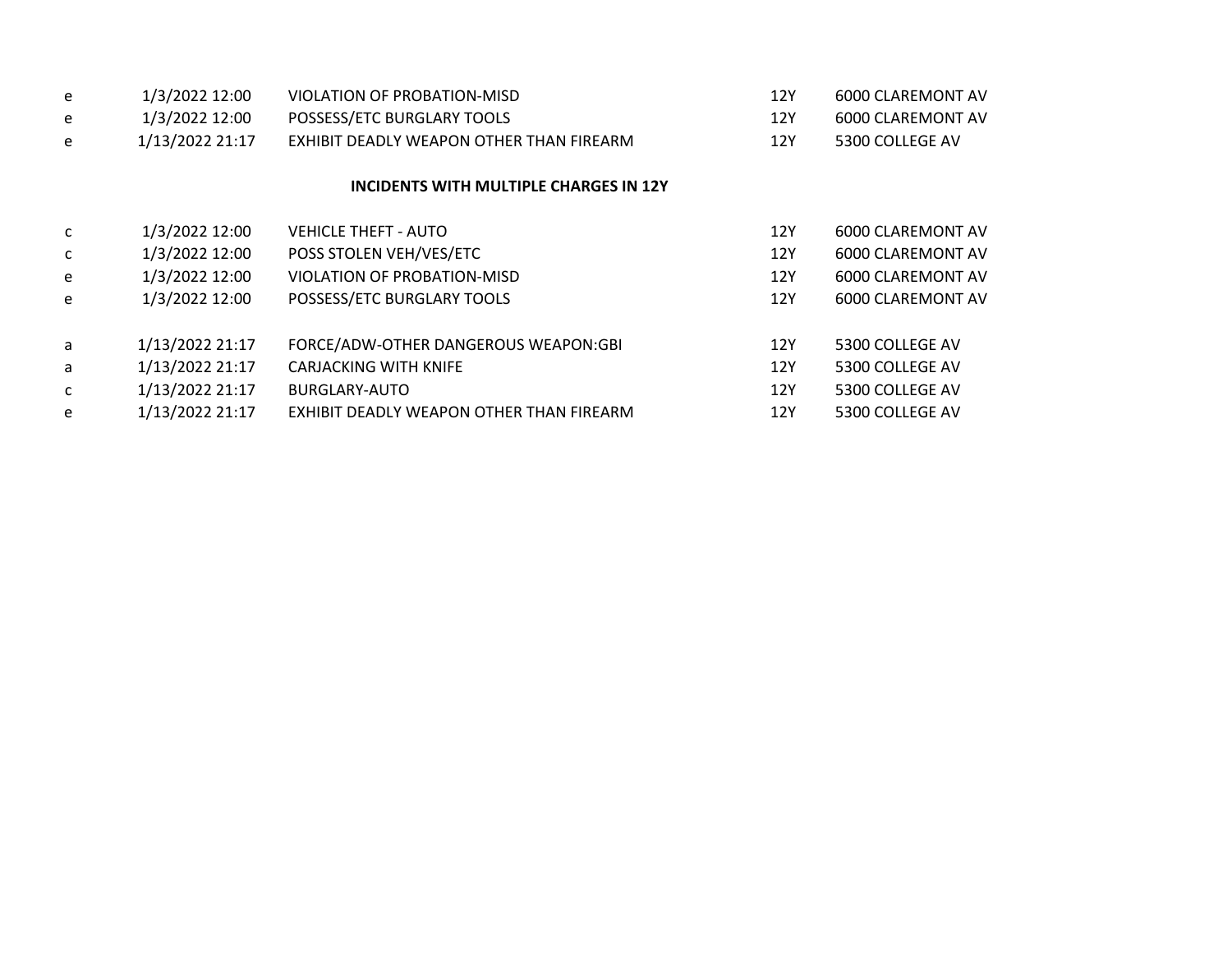| a            | 1/15/2022 16:53 | BATTERY ON PEACE OFFICER/EMERGENCY PERSONNEL/ETC | 13X | 5600 MANILA AV        |
|--------------|-----------------|--------------------------------------------------|-----|-----------------------|
| a            | 1/15/2022 23:05 | <b>BATTERY</b>                                   | 13X | 5100 GOLDEN GATE AV   |
| a            | 1/15/2022 23:05 | FORCE/ADW-OTHER DANGEROUS WEAPON:GBI             | 13X | 5100 GOLDEN GATE AV   |
| a            | 1/26/2022 4:18  | <b>BATTERY</b>                                   | 13X | 5200 BROADWAY         |
| b            | 1/2/2022 11:33  | <b>THEFT</b>                                     | 13X | 6200 ACACIA AVE       |
| b            | 1/2/2022 21:00  | <b>BURGLARY-NO FORCE</b>                         | 13X | 5500 HARBORD DR       |
| b            | 1/6/2022 16:21  | <b>THEFT</b>                                     | 13X | 6400 BROADWAY TERRACE |
| b            | 1/9/2022 1:35   | <b>BURGLARY-FORCIBLE ENTRY</b>                   | 13X | 5200 BROADWAY TERRACE |
| b            | 1/12/2022 20:00 | <b>THEFT</b>                                     | 13X | 5800 VIRMAR AV        |
| b            | 1/13/2022 20:00 | <b>THEFT</b>                                     | 13X | 6000 CONTRA COSTA RD  |
| b            | 1/13/2022 21:30 | <b>THEFT</b>                                     | 13X | 5500 GOLDEN GATE AV   |
| b            | 1/15/2022 13:00 | PETTY THEFT:\$50-                                | 13X | 5400 BROADWAY TERRACE |
| b            | 1/15/2022 23:05 | GRAND THEFT: MONEY/LABOR/PROPERTY OVER \$400     | 13X | 5100 GOLDEN GATE AV   |
| b            | 1/19/2022 12:00 | <b>THEFT</b>                                     | 13X | 5200 HARBORD DR       |
| с            | 1/2/2022 21:00  | <b>VEHICLE THEFT - AUTO</b>                      | 13X | 5500 HARBORD DR       |
| C            | 1/9/2022 0:00   | <b>BURGLARY-AUTO</b>                             | 13X | 5700 MANILA AVE       |
| с            | 1/15/2022 16:53 | <b>VEHICLE THEFT - AUTO</b>                      | 13X | 5600 MANILA AV        |
| $\mathsf{C}$ | 1/15/2022 16:53 | POSS STOLEN VEH/VES/ETC                          | 13X | 5600 MANILA AV        |
| с            | 1/15/2022 16:53 | <b>TAMPER WITH VEHICLE</b>                       | 13X | 5600 MANILA AV        |
| d            | 1/15/2022 16:53 | POSSESS CONTROLLED SUBSTANCE                     | 13X | 5600 MANILA AV        |
| e            | 1/15/2022 16:53 | ADW NOT F/ARM:PO/FIRE:GBI                        | 13X | 5600 MANILA AV        |
| е            | 1/15/2022 16:53 | POSSESS/ETC BURGLARY TOOLS                       | 13X | 5600 MANILA AV        |
|              |                 | INCIDENTS WITH MULTIPLE CHARGES IN 13X           |     |                       |
| b            | 1/2/2022 21:00  | <b>BURGLARY-NO FORCE</b>                         | 13X | 5500 HARBORD DR       |
| $\mathsf{C}$ | 1/2/2022 21:00  | <b>VEHICLE THEFT - AUTO</b>                      | 13X | 5500 HARBORD DR       |
| a            | 1/15/2022 16:53 | BATTERY ON PEACE OFFICER/EMERGENCY PERSONNEL/ETC | 13X | 5600 MANILA AV        |
| C            | 1/15/2022 16:53 | <b>VEHICLE THEFT - AUTO</b>                      | 13X | 5600 MANILA AV        |
|              |                 |                                                  |     |                       |